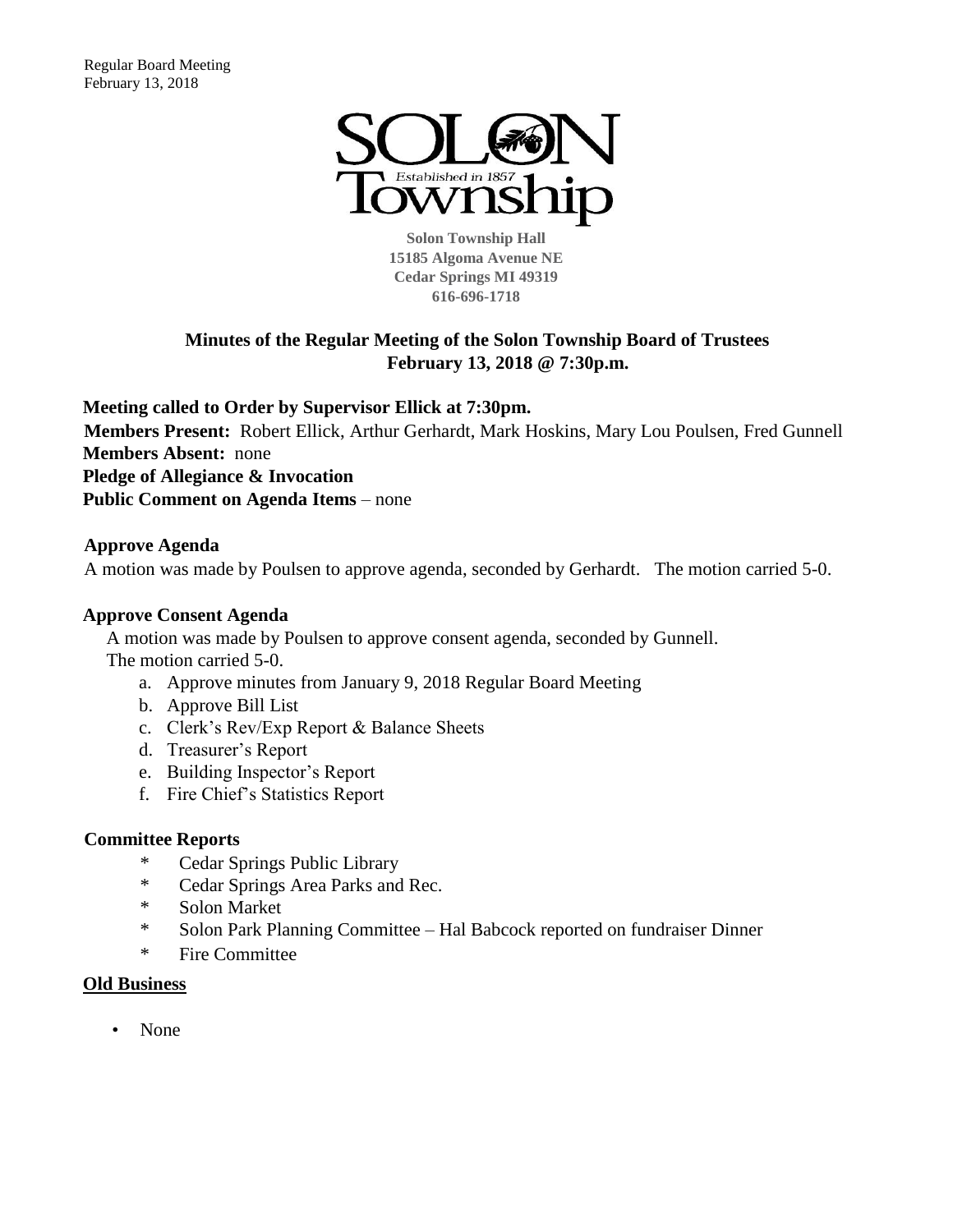### **New Business**

#### • **Completion of Streets Ordinance recommended by P.C.**

A motion was made by Ellick to approve Zoning Ordinance Amendment requiring completion of streets on developments before release, seconded by Poulsen. On a Roll Call Vote: Poulsen-Y; Ellick-Y; Gerhardt-Y; Hoskins-Y, Gunnell-Y. The motion carried 5-0.

## • **MFR training, Kolenda - \$530**

 A motion was made by Gunnell to approve MFR training expenditure of \$530 for FF Kolenda, second by Ellick. Motion carried 5-0.

## • **FF Candidate Elias**

A motion was made by Hoskins to approve hiring Jason Elias to Fire Department, second by Gunnell. Motion carried 5-0.

## • **MFR training, Elias, dependent on motion above - \$530**

A motion was made by Ellick to approve MFR training expenditure of \$530 for FF Elias, second by Gunnell. Motion carried 5-0.

## • **Twp Hall office & entry/restrooms cleaning quote - \$587.50**

A motion was made by Ellick to approve quote to clean floors, second by Gerhardt. Motion carried 5-0.

# • **AED purchase for Township Hall - \$1,772**

A motion was made by Ellick to approve purchase of AED, second by Hoskins. Motion carried 5-0.

## • **Firefighter candidate Justin Blalock**

A motion was made by Ellick to approve hiring Justin Blalock to Fire Department, second by Hoskins. Motion carried 5-0.

## • **Phone Stipend policy for Supervisor, Fire Chief and Dep. Fire Chief**

A motion was made by Hoskins to approve Phone Stipend Policy & reimburse Supervisor, Fire Chief and Deputy Fire Chief in the amount of \$25/month for personal phone, second by Gerhardt. Motion carried 5-0

## • **Disbursement of Historical Society budgeted support of \$5,000**

A motion was made by Poulsen to approve disbursement of budgeted support of Historical Society in the amount of \$5,000, second by Gunnell. Motion carried 5-0.

## • **Electrical Inspector Appointment**

A motion was made by Ellick to appoint Colt Jacobs as Township Electrical Inspector, second by Gunnell. Motion carried 5-0

## • **Budget amendment**

A motion was made by Ellick to approve amendment as follows, second by Gerhardt. Motion carried 5-0.

| GL#             | <b>DESCRIPTION</b>        | DR         | CR |
|-----------------|---------------------------|------------|----|
| 101-000-402.000 | Curr.RealProp.Tax         | \$3,700.00 |    |
| 101-000-447.000 | Tax Admn. Fee             | \$5,400.00 |    |
| 101-000-608.000 | <b>Building Permits</b>   | \$4,000.00 |    |
| 101-000-610.000 | <b>Mechanical Permits</b> | \$3,000.00 |    |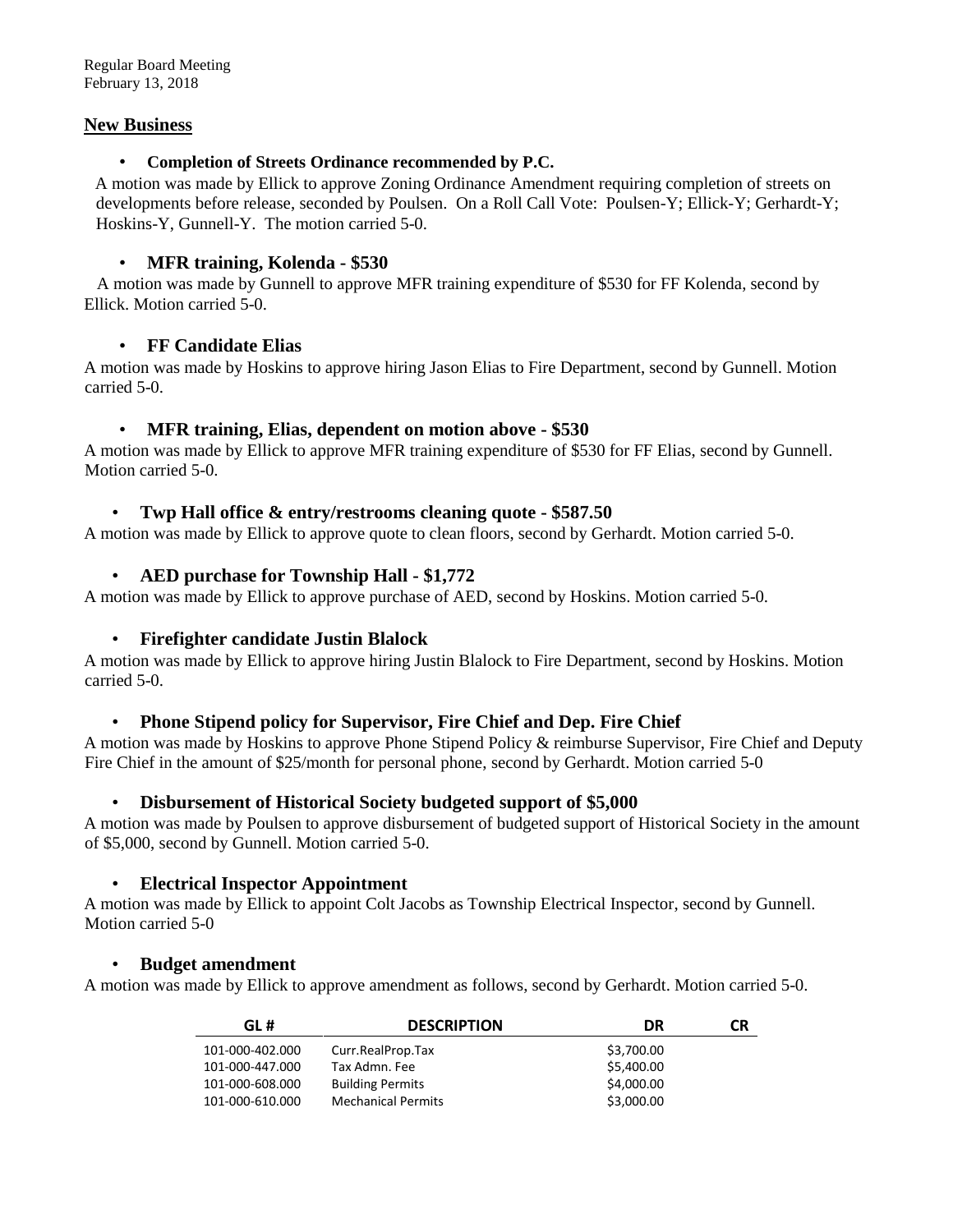| 101-000-619.000 | <b>ELECTIONS</b>                    |             | \$1,000.00  |  |
|-----------------|-------------------------------------|-------------|-------------|--|
| 101-000-620.000 | <b>Land Division Fee</b>            | \$500.00    |             |  |
| 101-000-649.000 | <b>GENERAL ORD. BOOKS</b>           | \$250.00    |             |  |
| 101-000-680.000 | SPECIAL ASSESSMENT PRINCIPAL        | \$1,500.00  |             |  |
| 101-103-730.000 | Education                           | \$400.00    |             |  |
| 101-103-873.000 | Travel                              | \$100.00    |             |  |
| 101-215-701.000 | Salaries & Wages                    |             | \$720.00    |  |
| 101-215-730.000 | Education                           | \$200.00    |             |  |
| 101-215-732.000 | Meals & Lodging                     | \$100.00    |             |  |
| 101-215-904.000 | Printing/Advertising                | \$200.00    |             |  |
| 101-253-702.000 | Deputy/Asst. Wages                  | \$1,800.00  |             |  |
| 101-262-727.000 | Supplies & Expenses                 |             | \$900.00    |  |
| 101-262-830.000 | <b>School Elections</b>             | \$1,000.00  |             |  |
| 101-265-702.000 | Wages                               | \$1,900.00  |             |  |
| 101-265-775.000 | Repairs/Maint/Supp                  |             | \$1,100.00  |  |
| 101-265-807.000 | <b>CONTRACTED SERVICES</b>          | \$1,000.00  |             |  |
|                 |                                     |             |             |  |
| 101-265-970.000 | Capital Outlay                      | \$1,000.00  |             |  |
| 101-265-974.000 | Land Improvements                   | \$1,000.00  |             |  |
| 101-276-807.000 | <b>CONTRACTED SERVICES</b>          | \$370.00    |             |  |
| 101-276-974.000 | Land Improvements                   | \$2,475.00  |             |  |
| 101-290-702.000 | Wages-Receptionist                  | \$2,400.00  |             |  |
| 101-290-727.000 | Office Supp/Expenses                |             | \$700.00    |  |
| 101-290-804.000 | Prof. Fees-Other                    | \$5,000.00  |             |  |
| 101-290-820.000 | <b>COMPUTER TECHNOLOGY</b>          | \$3,500.00  |             |  |
| 101-290-980.000 | Office Equip./Furnit                |             | \$2,600.00  |  |
| 101-371-702.002 | <b>BUILDING ADMINISTRATOR WAGES</b> |             | \$600.00    |  |
| 101-371-730.000 | Education                           | \$1,000.00  |             |  |
| 101-371-809.000 | Electrical Insp. Fee                |             | \$3,000.00  |  |
| 101-371-820.000 | <b>COMPUTER TECHNOLOGY</b>          |             | \$6,140.00  |  |
| 101-371-873.000 | Travel                              |             | \$700.00    |  |
| 101-400-702.000 | Wages                               |             | \$3,000.00  |  |
| 101-400-730.000 | Education                           |             | \$150.00    |  |
| 101-400-803.000 | Prof. Fees-Plng/Zon                 |             | \$14,000.00 |  |
| 101-400-904.000 | Printing/Advertising                |             | \$100.00    |  |
| 101-410-701.000 | Wages                               | \$310.00    |             |  |
| 101-410-730.000 | Education                           | \$500.00    |             |  |
| 101-411-701.000 | Zoning Adminstrator                 |             | \$700.00    |  |
| 101-411-702.000 | <b>ZONING ENFORCEMENT</b>           | \$3,000.00  |             |  |
| 101-411-801.000 | PROFESSIONAL FEES - LEGAL           |             | \$23,400.00 |  |
| 101-411-801.400 | LEGAL FEES - BRADLEY                |             | \$6,000.00  |  |
| 101-411-801.401 | LEGAL FEES - HAWLEY                 |             | \$225.00    |  |
| 101-411-801.402 | THARP                               |             | \$225.00    |  |
| 101-411-820.000 | COMPUTER/PHONE TECHNOLOGY           | \$1,000.00  |             |  |
| 101-444-775.000 | Repairs/Maint/Supp                  | \$8,400.00  |             |  |
| 101-444-784.000 | Snow, Ice, Dust Layer               | \$6,000.00  |             |  |
| 101-690-967.000 | PROJECT COSTS - BLIGHT CLEANUP      | \$1,700.00  |             |  |
| 101-850-881.000 | Spring Cleanup Week                 | \$2,700.00  |             |  |
| 101-850-990.203 | TRANSFER TO LOCAL STREET FUND       |             | \$145.00    |  |
|                 |                                     |             |             |  |
|                 | JOURNAL TOTAL:                      | \$65,405.00 | \$65,405.00 |  |

• **Breathing Air Compressor electric connection to generator – 3 quotes \$2,025 - \$3,910** A motion was made by Hoskins to approve quote of \$2,025 for connection of Compressor to existing FD generator, second by Poulsen. Motion carried 5-0